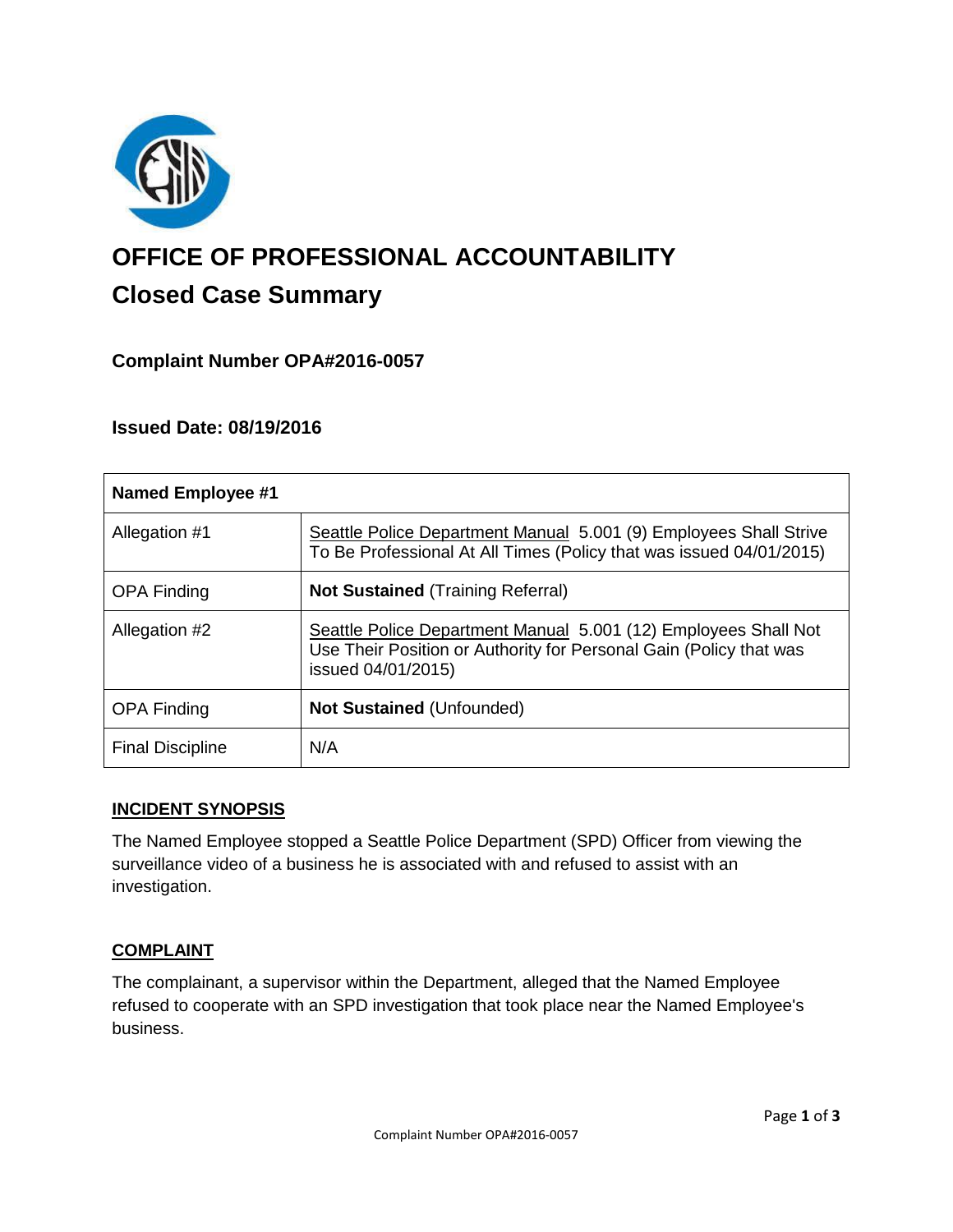### **INVESTIGATION**

The OPA investigation included the following actions:

- 1. Review of the complaint email
- 2. Search for and review of all relevant records and other evidence
- 3. Review of In-Car Video (ICV)
- 4. Interview of SPD employees

### **ANALYSIS AND CONCLUSION**

The Named Employee is employed by the Seattle Police Department (SPD) as a civilian employee and, at the time of this incident, was also the owner of a small business in Seattle. On the date in question, SPD officers were investigating an incident that took place across the street from the Named Employee's private business. A SPD officer approached an employee at the Named Employee's business and inquired about exterior surveillance cameras, hoping there might be video of the incident across the street. The employee allowed the officer to view video from the business' security system. Several minutes after the officer began watching the security video; the Named Employee arrived and contacted the officer. The Named Employee asked the officer to stop watching the video and said he wanted to consult with his attorney before allowing SPD to have access to his videos. An audio recording of this conversation was captured on the officer's In-Car Video (ICV). The Named Employee can be clearly heard telling the officer that he (the Named Employee) works for "the Department." The Named Employee then told the officer that the Department is still talking disparagingly about his business. The Named Employee told OPA during his interview that he did not mean that the SPD was talking disparagingly about the business; rather he meant some people were doing that. The preponderance of the evidence shows that the Named Employee identified himself to the officer as a SPD employee and accused "the Department" of talking disparagingly about his (the Named Employee's) business. The evidence also supports the conclusion that the Named Employee told the officer to stop viewing the business' security video and asked the officer to get either a warrant or a letter from a Captain or Chief asking for the video. The Named Employee had the right, as the owner of the business, to refuse access to his private property without a warrant. The fact the Named Employee worked for SPD did not remove his Fourth Amendment rights with respect to unreasonable search and seizure by the government. While the Department may hope all of its employees will choose to voluntarily cooperate with a police investigation, the Named Employee's choice to exercise his Constitutional right was not an act of unprofessionalism. With respect to the Named Employee's statement to the officer that the Department had been talking disparagingly about his business, the OPA Director did not find the content and context of the statement clearly violated the policy prohibition against behavior that "undermines public trust in the Department, the officer, or other officers" (see SPD Policy §5.001(9)). The Named Employee's statement was made during a private conversation between him and the officer. It was ill-advised and lacked decorum, but did not "publically ridicule" the Department or other employees. Nonetheless, the Named Employee should be